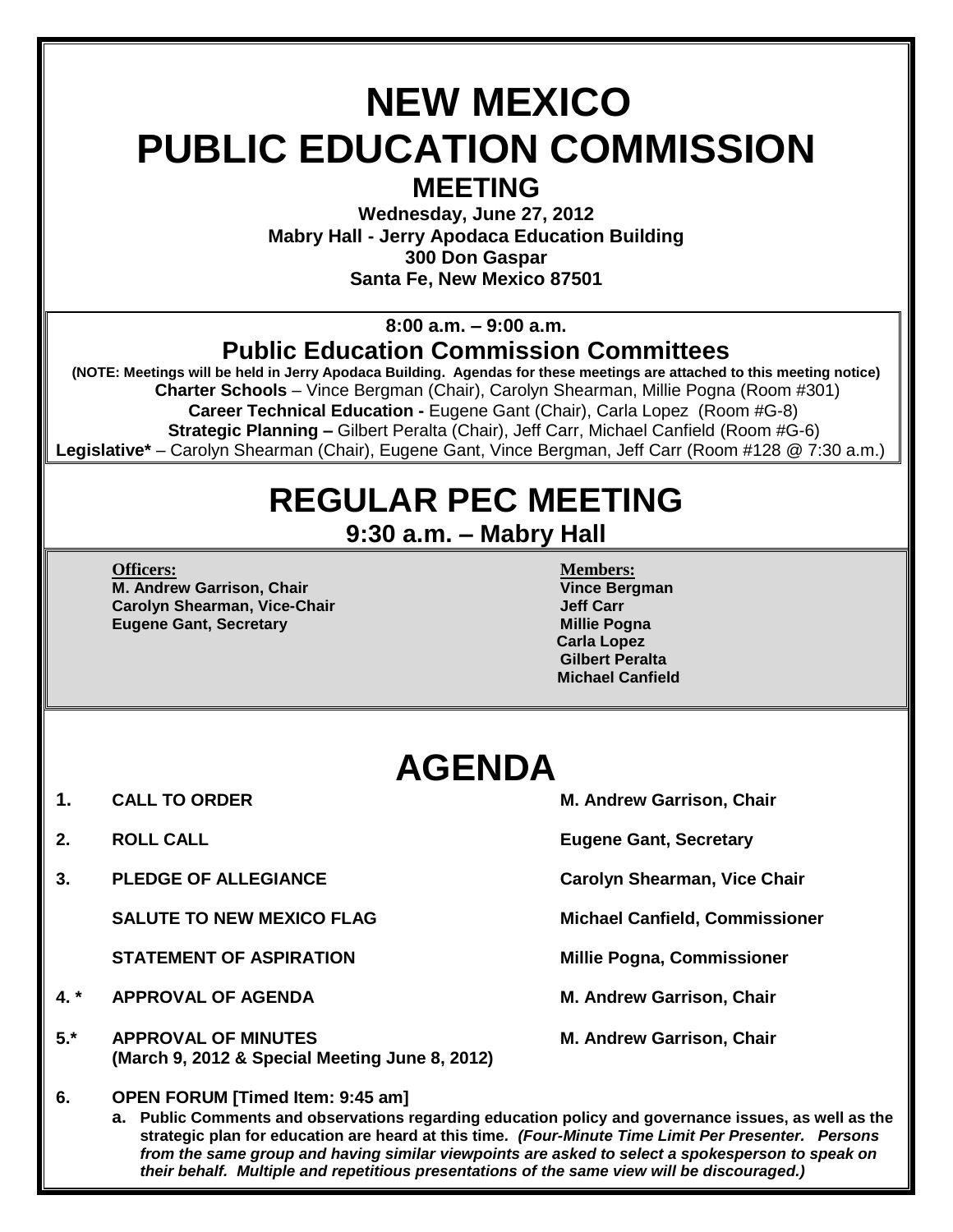| $7.*$  | PEC BUDGET for FY2012-2013                                                                                                                                                                                                                                                                                                                                                                                                                                                                                                                                                                                                        | <b>Paul Aguilar, NMPED Deputy Secretary</b><br><b>Finance &amp; Operations</b>                                                                             |
|--------|-----------------------------------------------------------------------------------------------------------------------------------------------------------------------------------------------------------------------------------------------------------------------------------------------------------------------------------------------------------------------------------------------------------------------------------------------------------------------------------------------------------------------------------------------------------------------------------------------------------------------------------|------------------------------------------------------------------------------------------------------------------------------------------------------------|
| 8.     | <b>DISCUSSION ON SOUTHWEST SECONDARY</b><br><b>LEARNING CENTER'S EXTENDED LEARNING</b><br><b>PROGRAM</b>                                                                                                                                                                                                                                                                                                                                                                                                                                                                                                                          | <b>Paul Aguilar, NMPED Deputy Secretary</b><br><b>Finance &amp; Operations</b>                                                                             |
| 9.     | <b>NEW MEXICO PUBLIC SCHOOLS INSURANCE</b><br><b>AUTHORITY (NMPSIA) PRESENTATION ON</b><br><b>SCHOOL VIOLENCE</b>                                                                                                                                                                                                                                                                                                                                                                                                                                                                                                                 | Julie Garcia, Regional Director<br><b>NMPSIA - Poms &amp; Assoc.</b>                                                                                       |
| 10.    | <b>ANNUAL REPORT FROM THE NEW MEXICO</b><br><b>SCHOOL FOR THE ARTS (NMSFA)</b>                                                                                                                                                                                                                                                                                                                                                                                                                                                                                                                                                    | <b>Cindy Montoya, Principal NMSFA</b>                                                                                                                      |
| $11.*$ | <b>REPORTS FROM PEC COMMITTEES</b><br>a. Charter Schools<br>b. Career Technical Education<br>c. Strategic Plan<br>d. Legislative                                                                                                                                                                                                                                                                                                                                                                                                                                                                                                  | M. Andrew Garrison, Chair<br>Vince Berman, Commissioner<br>Eugene Gant, PEC Secretary<br>Gilbert Peralta, Commissioner<br>Carolyn Shearman, PEC Vice Chair |
| $12.*$ | <b>VOTE ON CHARTER SCHOOL AMENDMENT</b><br><b>REQUESTS TO CHANGE CAPPED ENROLLMENT</b><br>a. Cottonwood Classical Preparatory School<br>b. Montessori Elementary                                                                                                                                                                                                                                                                                                                                                                                                                                                                  | Kelly Callahan, Acting Director of CSD                                                                                                                     |
| $13.*$ | <b>VOTE ON CHARTER SCHOOL BOARD</b><br>OF FINANCE - WALATOWA HIGH CHARTER SCHOOL                                                                                                                                                                                                                                                                                                                                                                                                                                                                                                                                                  | Kelly Callahan, Acting Director of CSD                                                                                                                     |
| 14.    | <b>REPORT FROM PSFA ON VISITS TO NEW CHARTER</b><br><b>SCHOOLS APPROVED SINCE SEPTEMBER 2011</b>                                                                                                                                                                                                                                                                                                                                                                                                                                                                                                                                  | <b>Bob Gorrell, PSFA Director</b>                                                                                                                          |
| $15.*$ | <b>VOTE ON AUTHORIZATION TO COMMENCE</b><br><b>OPERATION-Certificates of Completion</b><br>Kelly Callahan, Acting Director of CSD<br>a. Coral Community Charter<br>b. Estancia Valley Classical Academy<br>c. La Jicarita Community School<br>d. La Tierra Montessori School of the Arts and Sciences<br>e. McCurdy Charter School<br><b>Mission Achievement and Success</b><br>f.<br>g. New America School - Las Cruces<br>h. Sage Montessori Charter School<br>Southwest Aeronautics, Mathematics, and Science Academy<br>Ι.<br><b>Uplift Community School</b><br>J.<br>k. William W. & Josephine Dorn Charter Community School |                                                                                                                                                            |
| $16.*$ | <b>PEC COMMENTS</b><br>a. Change of PEC Meeting Dates                                                                                                                                                                                                                                                                                                                                                                                                                                                                                                                                                                             | M. Andrew Garrison, Chair                                                                                                                                  |

**17.\* ADJOURN M. Andrew Garrison, Chair**

#### **\*ACTION ITEM**

*The PEC attempts to follow the order of items as listed; however, the order of specific items may vary from the printed Agenda. Individuals with disabilities who need any form of auxiliary aid to attend or participate in this meeting, please contact the Public Education Commission Liaison at (505) 827-6661 by June 20, 2012. Upon request public documents will be provided in the accessible form necessary to the individual requesting the particular auxiliary aid.*